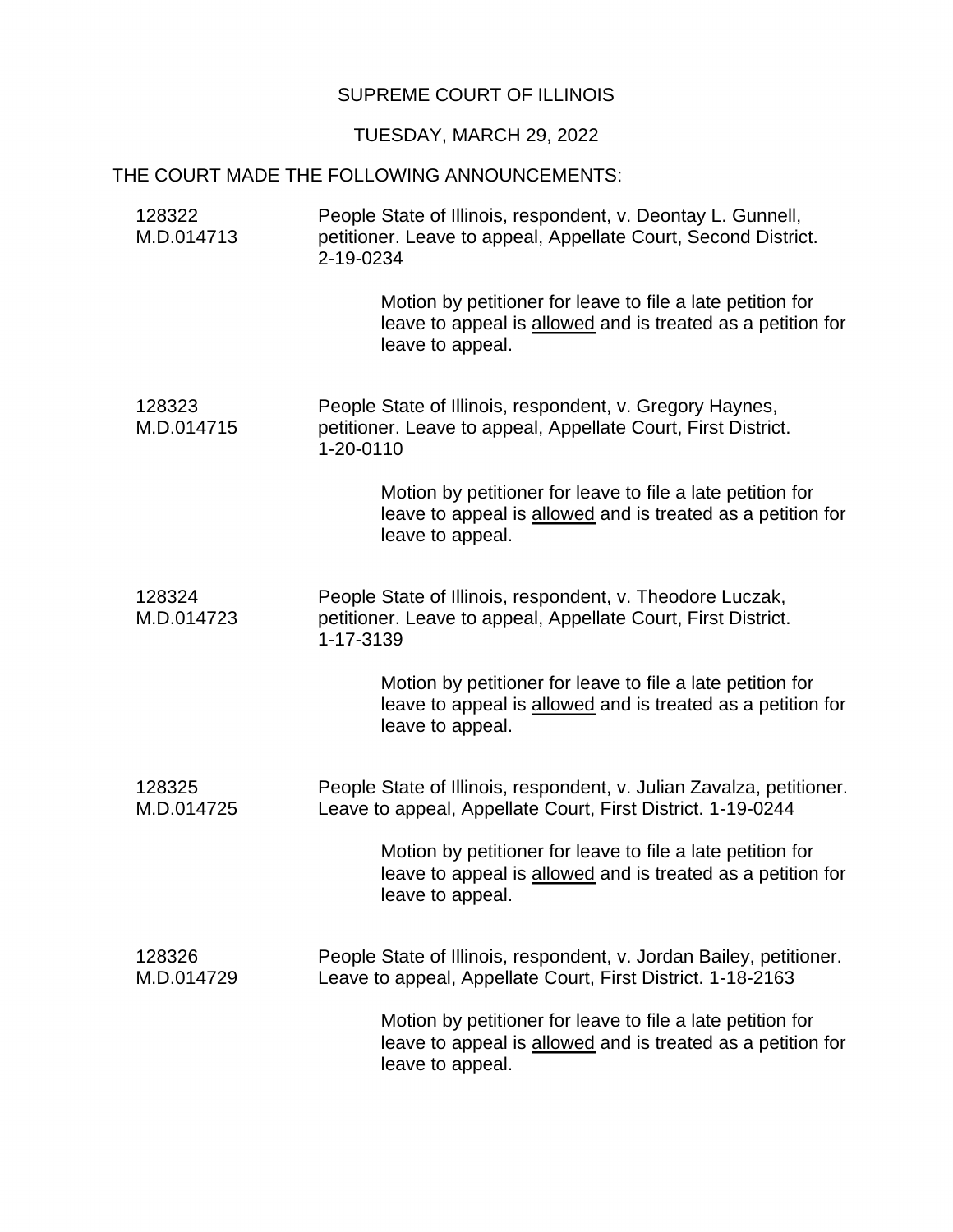| M.D.014656 | Frank W. Martin, petitioner, v. Boone County Circuit Clerk et al.,<br>respondents. Mandamus.                                                                                                  |
|------------|-----------------------------------------------------------------------------------------------------------------------------------------------------------------------------------------------|
|            | Motion by petitioner for reconsideration of this Court's<br>order entered January 25, 2022, denying the motion for<br>leave to file a petition for an original writ of mandamus is<br>denied. |
| M.D.014686 | Daniel Makiel, movant, v. Cook County Circuit Court et al.,<br>respondents. Supervisory Order.                                                                                                |
|            | Motion by movant for a supervisory order is denied.                                                                                                                                           |
| M.D.014700 | Aishef Shaffer, movant, v. Hon. Thomas J. Hennelly,<br>respondent. Supervisory Order.                                                                                                         |
|            | Motion by movant for a supervisory order is denied.                                                                                                                                           |
| M.D.014703 | Otis Johnson, movant, v. Hon. Mary L. Mikva, respondent.<br>Supervisory Order.                                                                                                                |
|            | Motion by movant for a supervisory order is denied.                                                                                                                                           |
| M.D.014712 | Michael Miller, movant, v. Hon. Charles V. Romani, Jr.,<br>respondent. Supervisory Order.                                                                                                     |
|            | Motion by movant for a supervisory order is denied.                                                                                                                                           |
| M.D.014714 | Terrence Kendrick, petitioner, v. Hon. Domenica A.<br>Stephenson, respondent. Mandamus.                                                                                                       |
|            | Motion by petitioner for leave to file a petition for an<br>original writ of mandamus is denied.                                                                                              |
| M.D.014716 | Diamond L. Barnes, movant, v. Thomas Gibbons, etc.,<br>respondent. Supervisory Order.                                                                                                         |
|            | Motion by movant for a supervisory order is denied.                                                                                                                                           |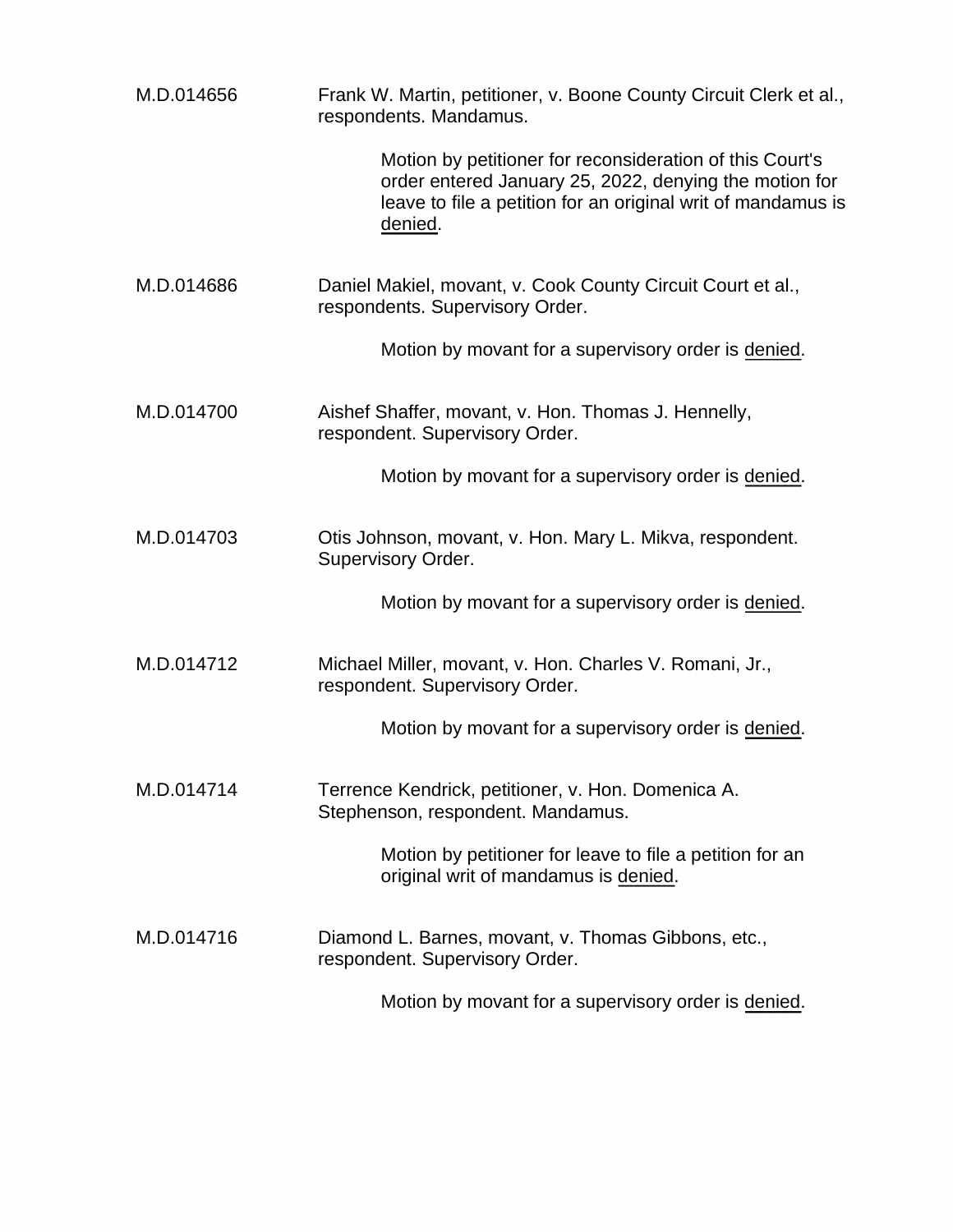| M.D.014717 | Chance T. Brown, etc., petitioner, v. Jennifer M. Ascher,<br>respondent. Mandamus.                                                                                                                                                                                                                                                                                                                                                                   |
|------------|------------------------------------------------------------------------------------------------------------------------------------------------------------------------------------------------------------------------------------------------------------------------------------------------------------------------------------------------------------------------------------------------------------------------------------------------------|
|            | Motion by petitioner for leave to file a petition for an<br>original writ of mandamus is denied.                                                                                                                                                                                                                                                                                                                                                     |
| M.D.014718 | Lorenzo Davis, Jr., petitioner, v. People State of Illinois,<br>respondent. Habeas Corpus.                                                                                                                                                                                                                                                                                                                                                           |
|            | Motion by petitioner for leave to file a petition for writ of<br>habeas corpus is denied.                                                                                                                                                                                                                                                                                                                                                            |
| M.D.014719 | Avery L. Binion, movant, v. Justices of the Appellate Court,<br>Second District, respondents. Supervisory Order.                                                                                                                                                                                                                                                                                                                                     |
|            | In the exercise of this Court's supervisory authority, the<br>Appellate Court, Second District, is directed to vacate its<br>January 4, 2022, order in People v. Binion, case No. 2-<br>21-0491, denying movant's motion to appoint counsel.<br>The appellate court is directed to appoint counsel to<br>represent movant on appeal.                                                                                                                 |
| M.D.014720 | Kenneth Durant, movant, v. Hon. Terrence Lavin, et al., etc.,<br>respondents. Supervisory Order.                                                                                                                                                                                                                                                                                                                                                     |
|            | In the exercise of this Court's supervisory authority, the<br>Appellate Court, First District, is directed to vacate its<br>summary order in People v. Durant, case No. 1-20-0440<br>(12/07/21), which vacated its March 17, 2020, order<br>allowing leave to file a late notice of appeal and<br>dismissed the appeal. The appellate court is directed to<br>reinstate its March 17, 2020, order allowing leave to file<br>a late notice of appeal. |
| M.D.014721 | Sherrell C. Towns, movant, v. Hon. Janet Heflin, etc., et al.,<br>respondents. Supervisory Order.                                                                                                                                                                                                                                                                                                                                                    |
|            | Motion by movant for a supervisory order is denied.                                                                                                                                                                                                                                                                                                                                                                                                  |
| M.D.014722 | James E. Walker, petitioner, v. People State of Illinois,<br>respondent. Habeas Corpus.                                                                                                                                                                                                                                                                                                                                                              |
|            | Motion by petitioner for leave to file a petition for writ of<br>habeas corpus is denied.                                                                                                                                                                                                                                                                                                                                                            |